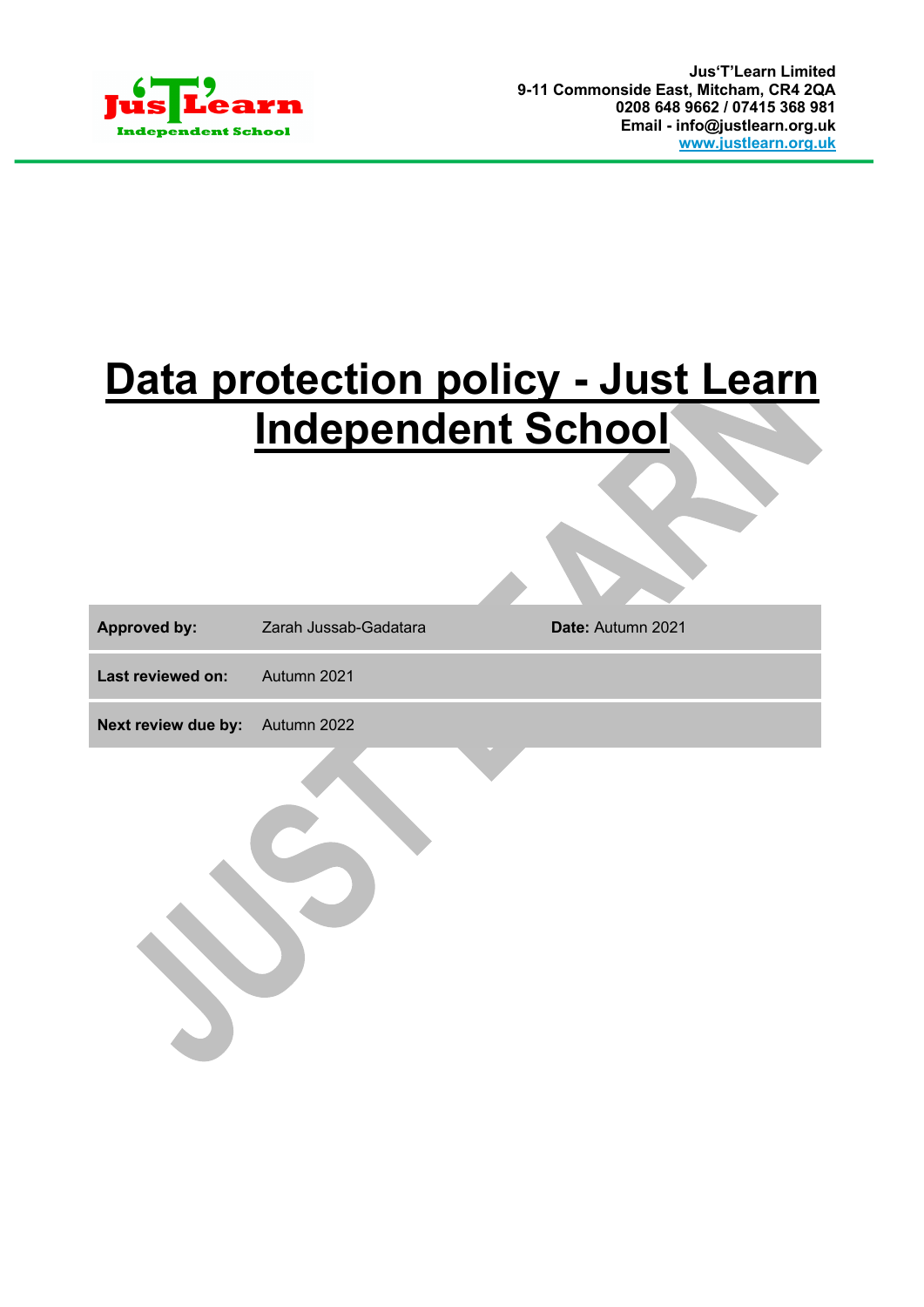

# **Contents**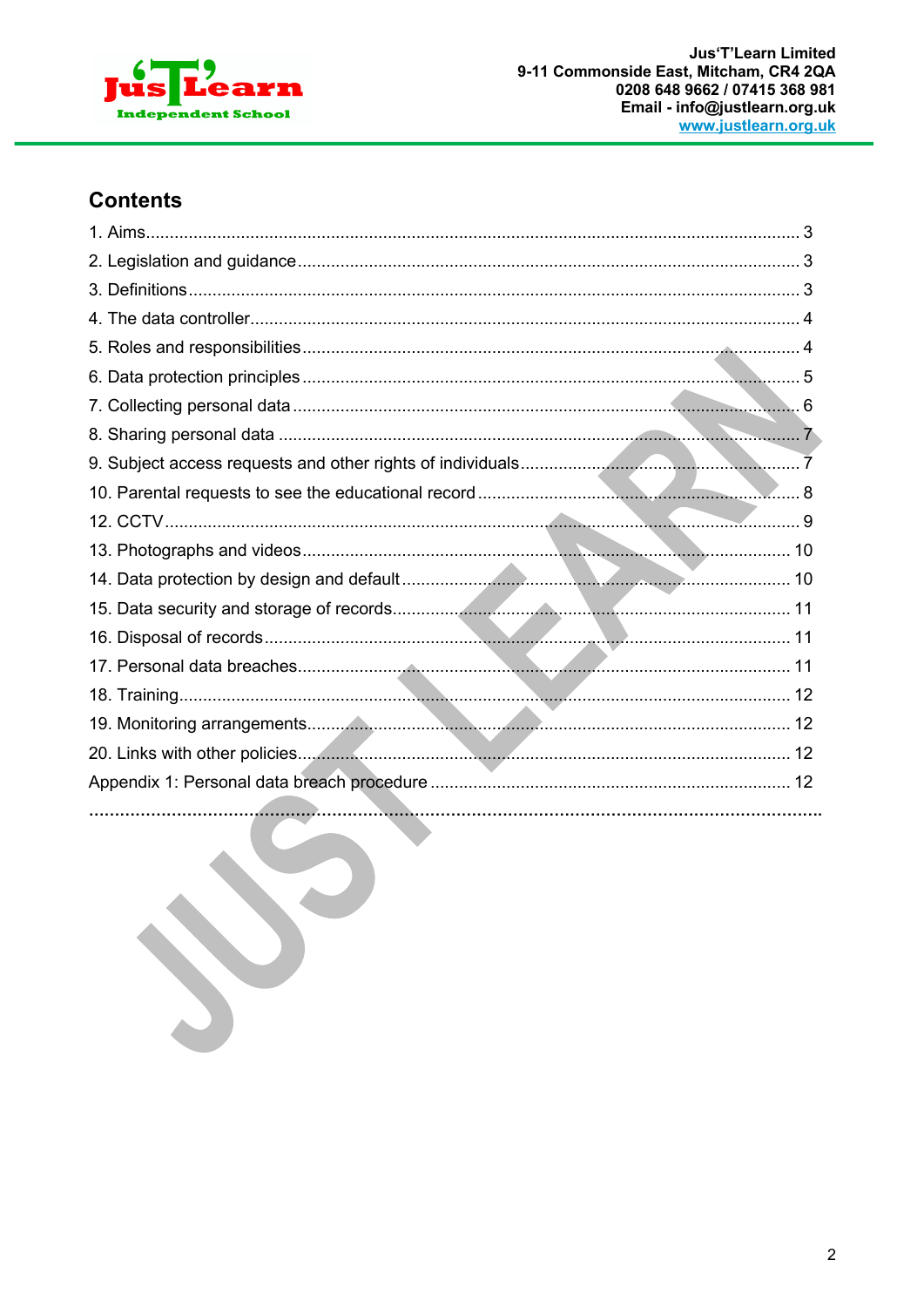

# **1. Aims**

Our school aims to ensure that all personal data collected about staff, pupils, parents, governors, visitors and other individuals is collected, stored and processed in accordance with the General Data Protection Regulation (GDPR) and the expected provisions of the Data Protection Act 2018 (DPA 2018) as set out in the Data Protection Bill.

This policy applies to all personal data, regardless of whether it is in paper or electronic format.

# **2. Legislation and guidance**

This policy meets the requirements of the GDPR and the expected provisions of the DPA 2018. It is based on guidance published by the Information Commissioner's Office (ICO) on the GDPR and the ICO's code of practice for subject access requests.

It also reflects the ICO's code of practice for the use of surveillance cameras and personal information.

In addition, this policy complies with regulation 5 of the Education (Pupil Information) (England) Regulations 2005, which gives parents the right of access to their child's educational record.

# **3. Definitions**

| <b>Term</b>                         | <b>Definition</b>                                                                                                                               |
|-------------------------------------|-------------------------------------------------------------------------------------------------------------------------------------------------|
| Personal data                       | Any information relating to an identified, or<br>identifiable, individual.                                                                      |
|                                     | This may include the individual's:                                                                                                              |
|                                     | Name (including initials)                                                                                                                       |
|                                     | Identification number                                                                                                                           |
|                                     | Location data                                                                                                                                   |
|                                     | Online identifier, such as a username                                                                                                           |
|                                     | It may also include factors specific to the<br>individual's physical, physiological, genetic,<br>mental, economic, cultural or social identity. |
| Special categories of personal data | Personal data which is more sensitive and so<br>needs more protection, including information<br>about an individual's:                          |
|                                     | Racial or ethnic origin                                                                                                                         |
|                                     | Political opinions<br>٠                                                                                                                         |
|                                     | Religious or philosophical beliefs<br>$\bullet$                                                                                                 |
|                                     | Trade union membership                                                                                                                          |
|                                     | Genetics                                                                                                                                        |
|                                     | Biometrics (such as fingerprints, retina<br>$\bullet$<br>and iris patterns), where used for                                                     |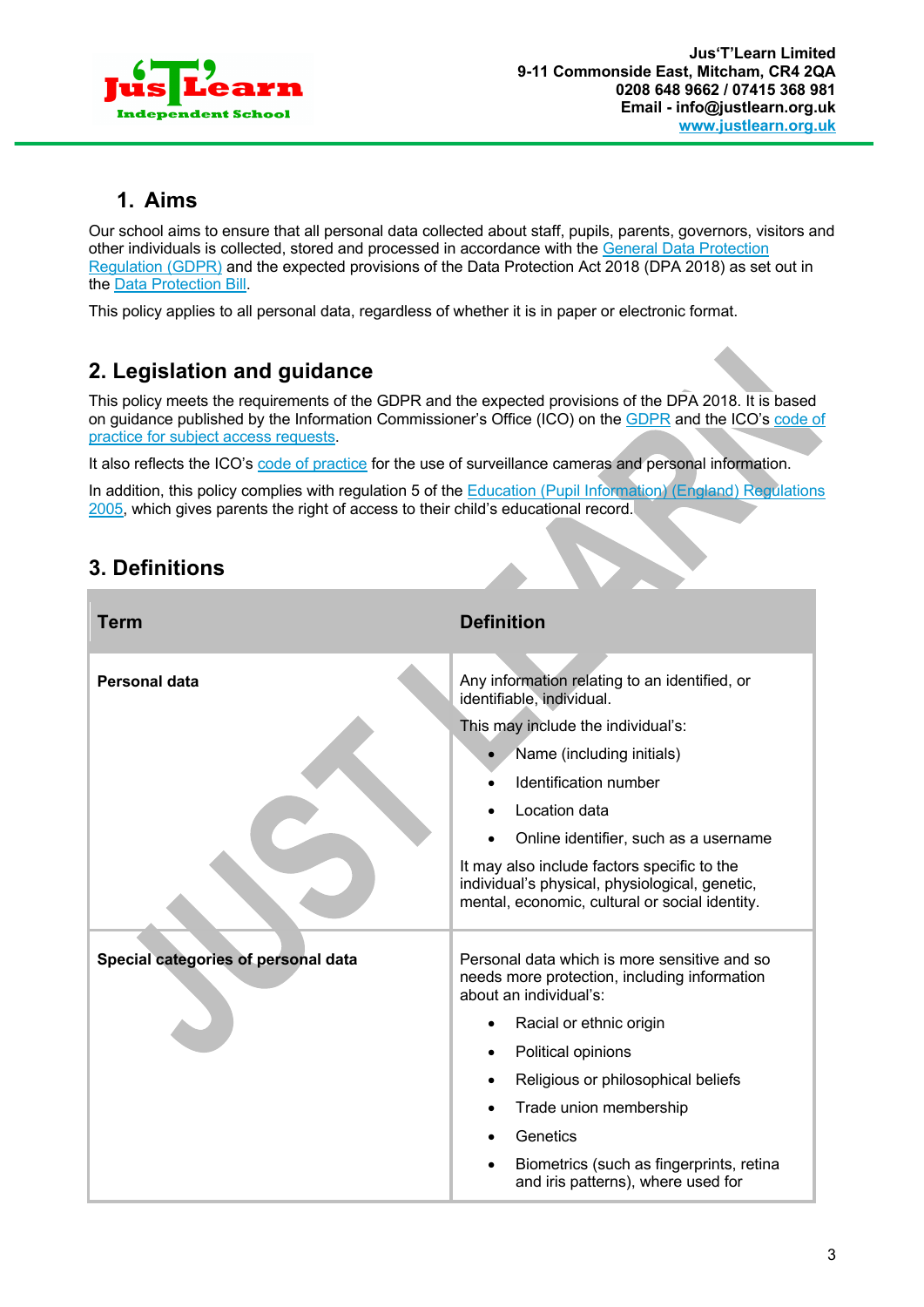

|                      | identification purposes                                                                                                                                                                                                          |
|----------------------|----------------------------------------------------------------------------------------------------------------------------------------------------------------------------------------------------------------------------------|
|                      | Health – physical or mental                                                                                                                                                                                                      |
|                      | Sex life or sexual orientation                                                                                                                                                                                                   |
| <b>Processing</b>    | Anything done to personal data, such as<br>collecting, recording, organising, structuring,<br>storing, adapting, altering, retrieving, using,<br>disseminating, erasing or destroying.<br>Processing can be automated or manual. |
| Data subject         | The identified or identifiable individual whose<br>personal data is held or processed.                                                                                                                                           |
| Data controller      | A person or organisation that determines the<br>purposes and the means of processing of<br>personal data.                                                                                                                        |
| Data processor       | A person or other body, other than an employee<br>of the data controller, who processes personal<br>data on behalf of the data controller.                                                                                       |
| Personal data breach | A breach of security leading to the accidental or<br>unlawful destruction, loss, alteration, unauthorised<br>disclosure of, or access to personal data.                                                                          |

# **4. The data controller**

Our school processes personal data relating to parents, pupils, staff, governors, visitors and others, and therefore is a data controller.

The school is registered as a data controller with the ICO and will renew this registration annually or as otherwise legally required.

# **5. Roles and responsibilities**

This policy applies to **all staff** employed by our school, and to external organisations or individuals working on our behalf. Staff who do not comply with this policy may face disciplinary action.

#### **5.1 Board of Trustees**

The board of trustees has overall responsibility for ensuring that our school complies with all relevant data protection obligations.

#### **5.2 Data protection officer**

The data protection officer (DPO) is responsible for overseeing the implementation of this policy, monitoring our compliance with data protection law, and developing related policies and guidelines where applicable.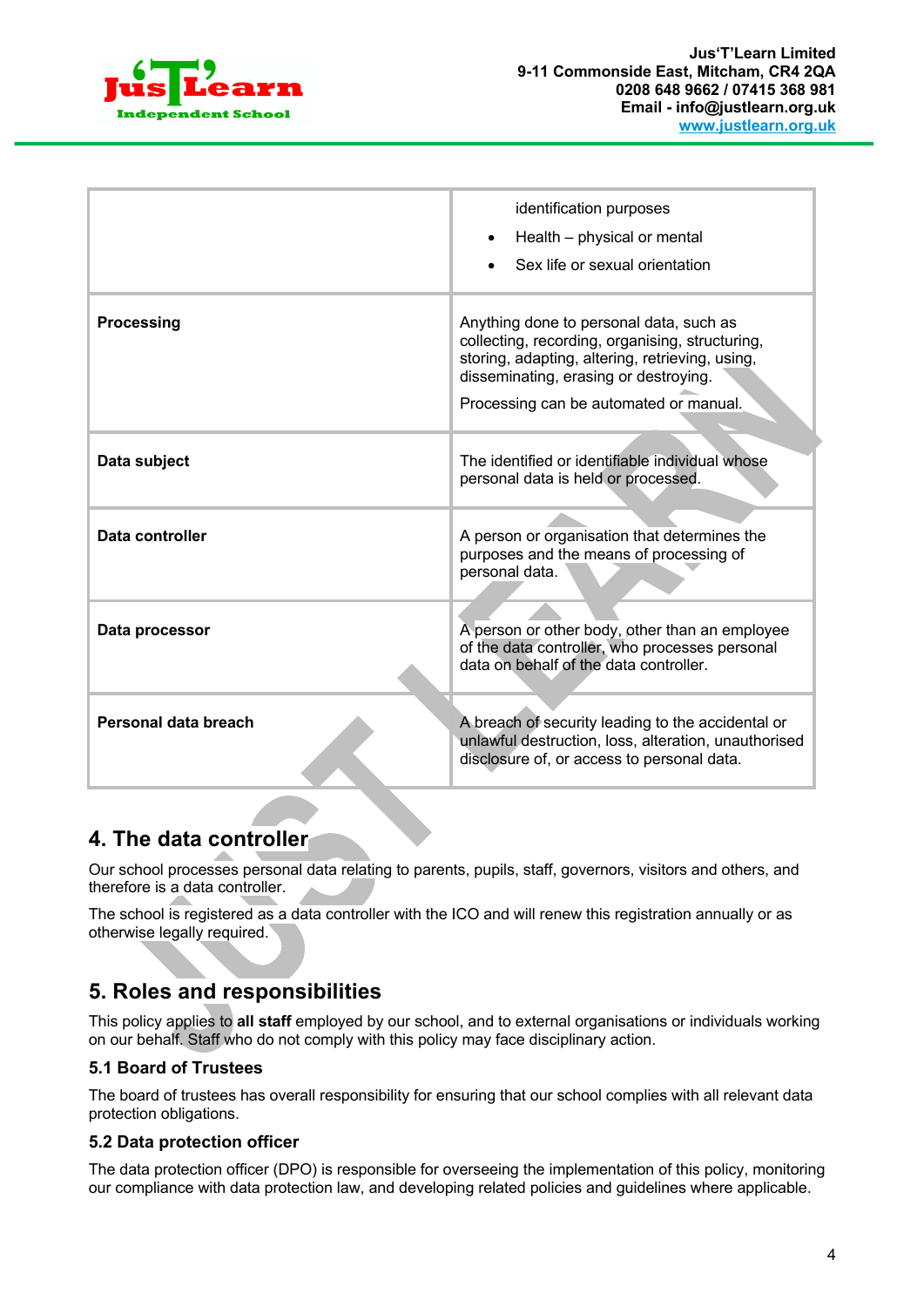

They will provide an annual report of their activities directly to the governing board and, where relevant, report to the board their advice and recommendations on school data protection issues.

The DPO is also the first point of contact for individuals whose data the school processes, and for the ICO.

Full details of the DPO's responsibilities are set out in their job description.

Our DPO is Zarah Jussab-Gadatara and is contactable via deputy.director@justlearn.org,uk

#### **5.3 Head of School**

The head of school acts as the representative of the data controller on a day-to-day basis.

#### **5.4 All staff**

Staff are responsible for:

- Collecting, storing and processing any personal data in accordance with this policy
- Informing the school of any changes to their personal data, such as a change of address
- Contacting the DPO in the following circumstances:
	- $\circ$  With any questions about the operation of this policy, data protection law, retaining personal data or keeping personal data secure
	- o If they have any concerns that this policy is not being followed
	- o If they are unsure whether or not they have a lawful basis to use personal data in a particular way
	- o If they need to rely on or capture consent, draft a privacy notice, deal with data protection rights invoked by an individual, or transfer personal data outside the European Economic Area
	- o If there has been a data breach
	- o Whenever they are engaging in a new activity that may affect the privacy rights of individuals
	- o If they need help with any contracts or sharing personal data with third parties

### **6. Data protection principles**

The GDPR is based on data protection principles that our school must comply with.

The principles say that personal data must be:

- Processed lawfully, fairly and in a transparent manner
- Collected for specified, explicit and legitimate purposes
- Adequate, relevant and limited to what is necessary to fulfil the purposes for which it is processed
- Accurate and, where necessary, kept up to date
- Kept for no longer than is necessary for the purposes for which it is processed
- Processed in a way that ensures it is appropriately secure

This policy sets out how the school aims to comply with these principles.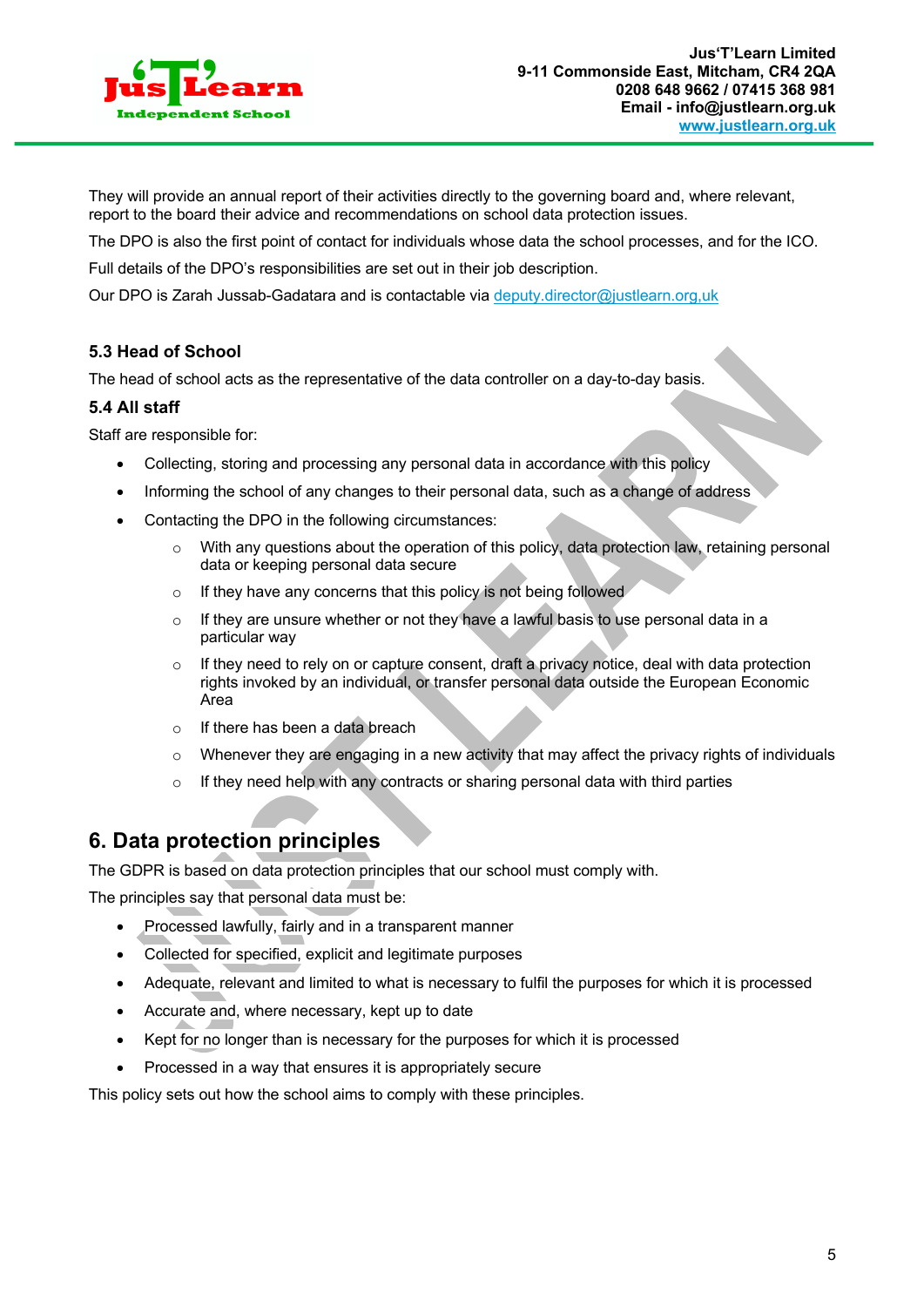

# **7. Collecting personal data**

#### **7.1 Lawfulness, fairness and transparency**

We will only process personal data where we have one of 6 'lawful bases' (legal reasons) to do so under data protection law:

- The data needs to be processed so that the school can **fulfil a contract** with the individual, or the individual has asked the school to take specific steps before entering into a contract
- The data needs to be processed so that the school can **comply with a legal obligation**
- The data needs to be processed to ensure the **vital interests** of the individual e.g. to protect someone's life
- The data needs to be processed so that the school, as a public authority, can perform a task **in the public interest,** and carry out its official functions
- The data needs to be processed for the **legitimate interests** of the school or a third party (provided the individual's rights and freedoms are not overridden)
- The individual (or their parent/carer when appropriate in the case of a pupil) has freely given clear **consent**

For special categories of personal data, we will also meet one of the special category conditions for processing which are set out in the GDPR and Data Protection Act 2018.

If we offer online services to pupils, such as classroom apps, and we intend to rely on consent as a basis for processing, we will get parental consent where the pupil is under 13 (except for online counselling and preventive services).

Whenever we first collect personal data directly from individuals, we will provide them with the relevant information required by data protection law.

#### **7.2 Limitation, minimisation and accuracy**

We will only collect personal data for specified, explicit and legitimate reasons. We will explain these reasons to the individuals when we first collect their data.

If we want to use personal data for reasons other than those given when we first obtained it, we will inform the individuals concerned before we do so and seek consent where necessary.

Staff must only process personal data where it is necessary in order to do their jobs.

When staff no longer need the personal data they hold, they must ensure it is deleted or anonymised. This will be done in accordance with the Information and Records Management Society's toolkit for schools.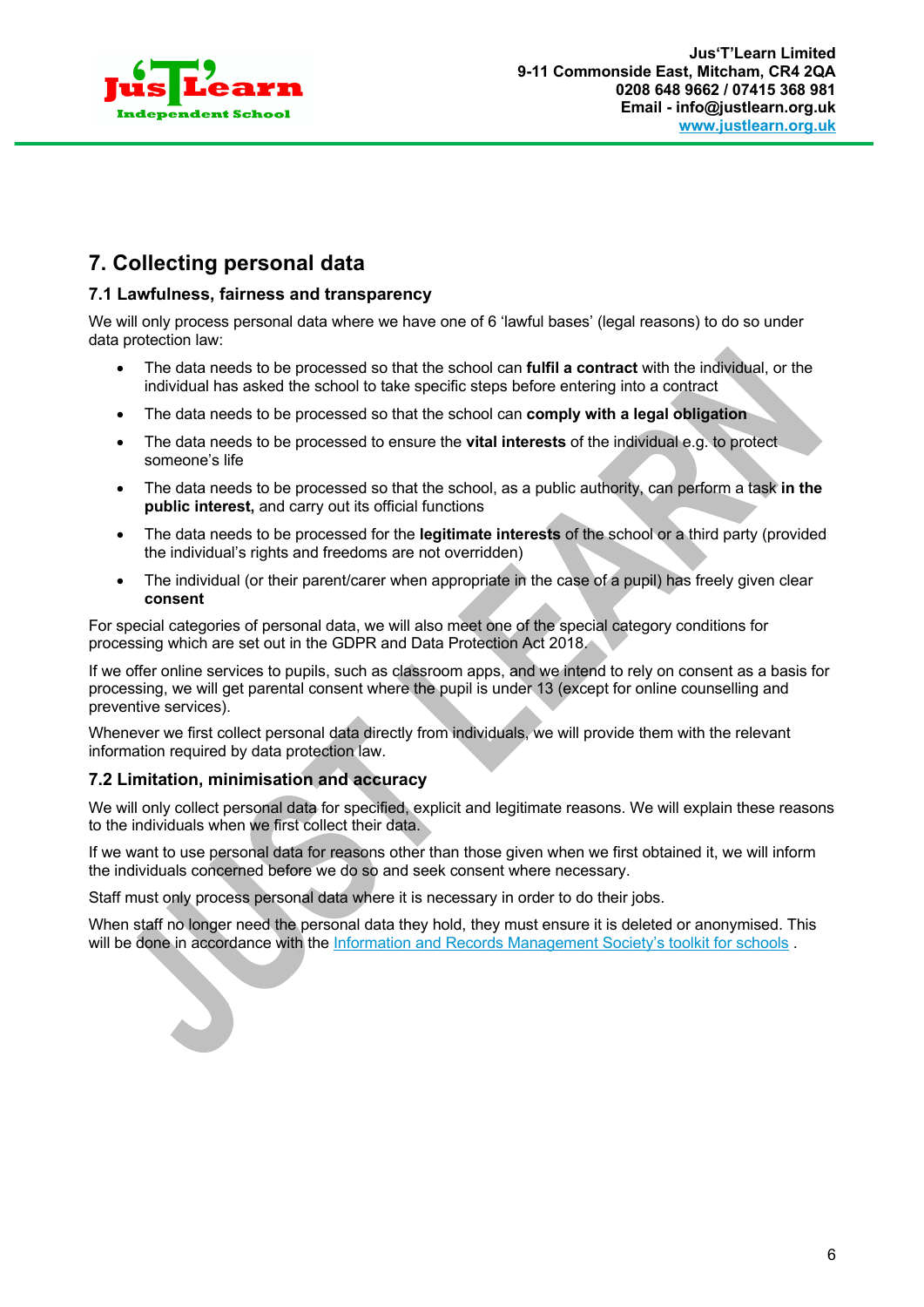

## **8. Sharing personal data**

We will not normally share personal data with anyone else, but may do so where:

- There is an issue with a pupil or parent/carer that puts the safety of our staff at risk
- We need to liaise with other agencies we will seek consent as necessary before doing this
- Our suppliers or contractors need data to enable us to provide services to our staff and pupils for example, IT companies. When doing this, we will:
	- $\circ$  Only appoint suppliers or contractors which can provide sufficient guarantees that they comply with data protection law
	- $\circ$  Establish a data sharing agreement with the supplier or contractor, either in the contract or as a standalone agreement, to ensure the fair and lawful processing of any personal data we share
	- $\circ$  Only share data that the supplier or contractor needs to carry out their service, and information necessary to keep them safe while working with us

We will also share personal data with law enforcement and government bodies where we are legally required to do so, including for:

- The prevention or detection of crime and/or fraud
- The apprehension or prosecution of offenders
- The assessment or collection of tax owed to HMRC
- In connection with legal proceedings
- Where the disclosure is required to satisfy our safeguarding obligations
- Research and statistical purposes, as long as personal data is sufficiently anonymised or consent has been provided

We may also share personal data with emergency services and local authorities to help them to respond to an emergency situation that affects any of our pupils or staff.

Where we transfer personal data to a country or territory outside the European Economic Area, we will do so in accordance with data protection law.

### **9. Subject access requests and other rights of individuals**

#### **9.1 Subject access requests**

Individuals have a right to make a 'subject access request' to gain access to personal information that the school holds about them. This includes:

- Confirmation that their personal data is being processed
- Access to a copy of the data
- The purposes of the data processing
- The categories of personal data concerned
- Who the data has been, or will be, shared with
- How long the data will be stored for, or if this isn't possible, the criteria used to determine this period
- The source of the data, if not the individual
- Whether any automated decision-making is being applied to their data, and what the significance and consequences of this might be for the individual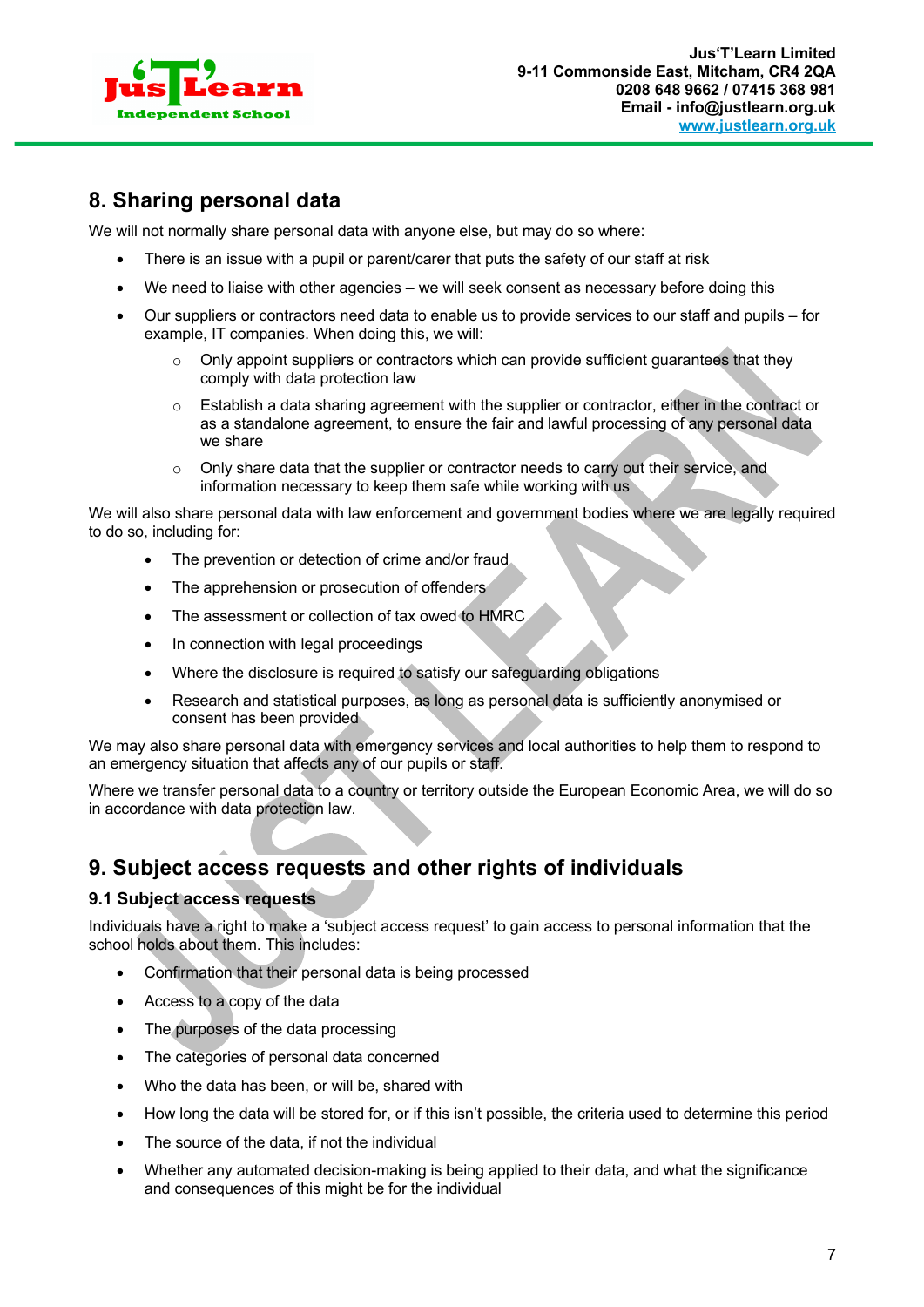

Subject access requests must be submitted in writing, either by letter, email or fax to the DPO. They should include:

- Name of individual
- Correspondence address
- Contact number and email address
- Details of the information requested

If staff receive a subject access request they must immediately forward it to the DPO.

#### **9.2 Children and subject access requests**

Personal data about a child belongs to that child, and not the child's parents or carers. For a parent or carer to make a subject access request with respect to their child, the child must either be unable to understand their rights and the implications of a subject access request or have given their consent.

Children aged 12 and above are generally regarded to be mature enough to understand their rights and the implications of a subject access request. Therefore, most subject access requests from parents or carers of pupils at our school may not be granted without the express permission of the pupil. This is not a rule and a pupil's ability to understand their rights will always be judged on a case-by-case basis.

#### **9.3 Responding to subject access requests**

When responding to requests, we:

- May ask the individual to provide 2 forms of identification
- May contact the individual via phone to confirm the request was made
- Will respond without delay and within 1 month of receipt of the request
- Will provide the information free of charge
- May tell the individual we will comply within 3 months of receipt of the request, where a request is complex or numerous. We will inform the individual of this within 1 month, and explain why the extension is necessary

We will not disclose information if it:

- Might cause serious harm to the physical or mental health of the pupil or another individual
- Would reveal that the child is at risk of abuse, where the disclosure of that information would not be in the child's best interests
- Is contained in adoption or parental order records
- Is given to a court in proceedings concerning the child

If the request is unfounded or excessive, we may refuse to act on it, or charge a reasonable fee which takes into account administrative costs.

A request will be deemed to be unfounded or excessive if it is repetitive or asks for further copies of the same information.

When we refuse a request, we will tell the individual why, and tell them they have the right to complain to the ICO.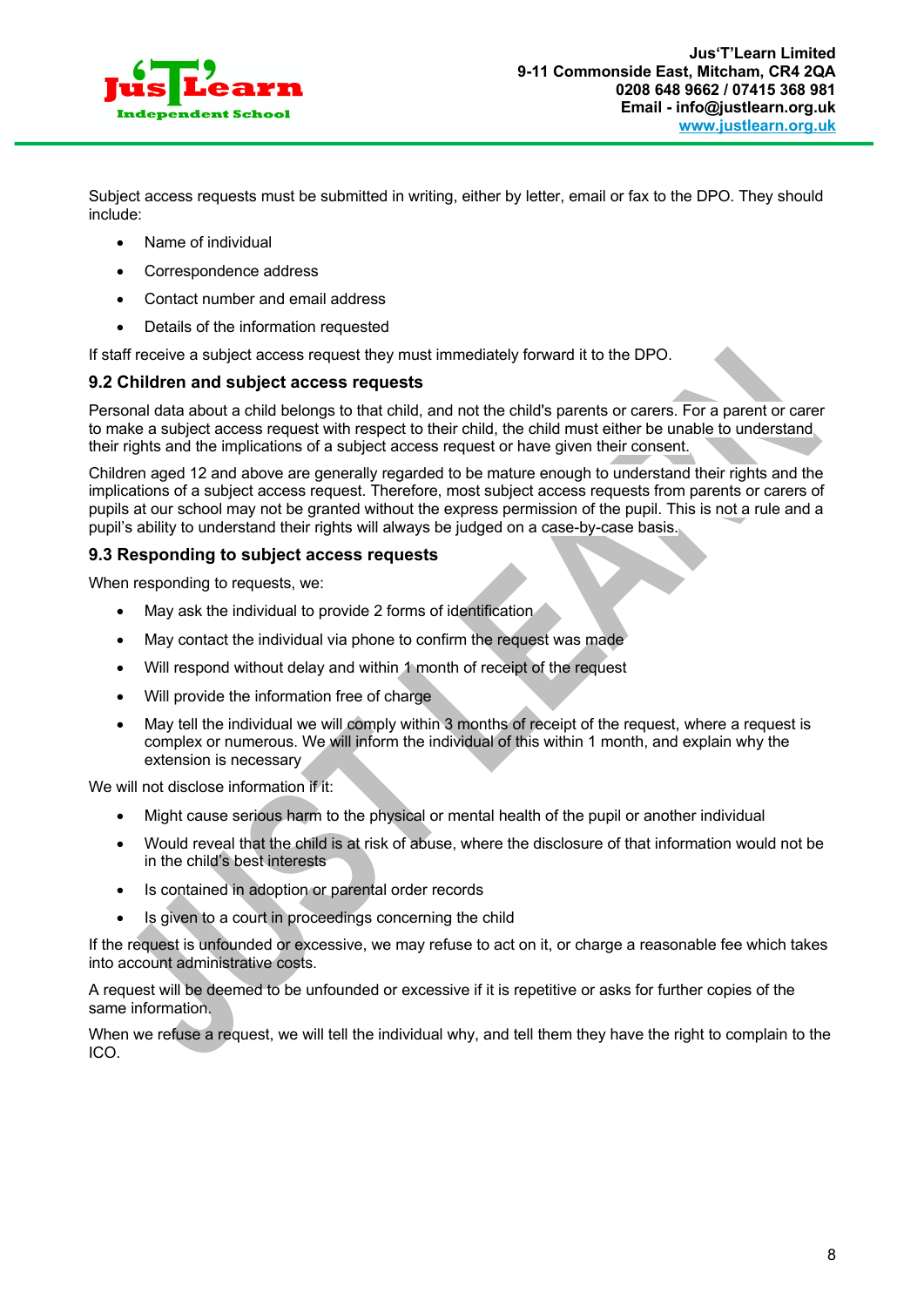

#### **9.4 Other data protection rights of the individual**

In addition to the right to make a subject access request (see above), and to receive information when we are collecting their data about how we use and process it (see section 7), individuals also have the right to:

- Withdraw their consent to processing at any time
- Ask us to rectify, erase or restrict processing of their personal data, or object to the processing of it (in certain circumstances)
- Prevent use of their personal data for direct marketing
- Challenge processing which has been justified on the basis of public interest
- Request a copy of agreements under which their personal data is transferred outside of the European Economic Area
- Object to decisions based solely on automated decision making or profiling (decisions taken with no human involvement, that might negatively affect them)
- Prevent processing that is likely to cause damage or distress
- Be notified of a data breach in certain circumstances
- Make a complaint to the ICO
- Ask for their personal data to be transferred to a third party in a structured, commonly used and machine-readable format (in certain circumstances)

Individuals should submit any request to exercise these rights to the DPO. If staff receive such a request, they must immediately forward it to the DPO.

### **10. Parental requests to see the educational record**

Parents, or those with parental responsibility, have a legal right to free access to their child's educational record (which includes most information about a pupil) within 15 school days of receipt of a written request.

As required by law, if a pupil refuses to participate in, or continue to participate in, the processing of their biometric data, we will not process that data irrespective of any consent given by the pupil's parent(s)/carer(s).

Where staff members or other adults use the school's biometric system(s), we will also obtain their consent before they first take part in it, and provide alternative means of accessing the relevant service if they object. Staff and other adults can also withdraw consent at any time, and the school will delete any relevant data already captured.

# **12. CCTV**

We use CCTV in various locations around the school site to ensure it remains safe. We will adhere to the ICO's code of practice for the use of CCTV.

We do not need to ask individuals' permission to use CCTV, but we make it clear where individuals are being recorded. Security cameras are clearly visible and accompanied by prominent signs explaining that CCTV is in use.

Any enquiries about the CCTV system should be directed to Mr Munier Jussab – Centre Director or Mrs Zarah Jussab-Gadatara.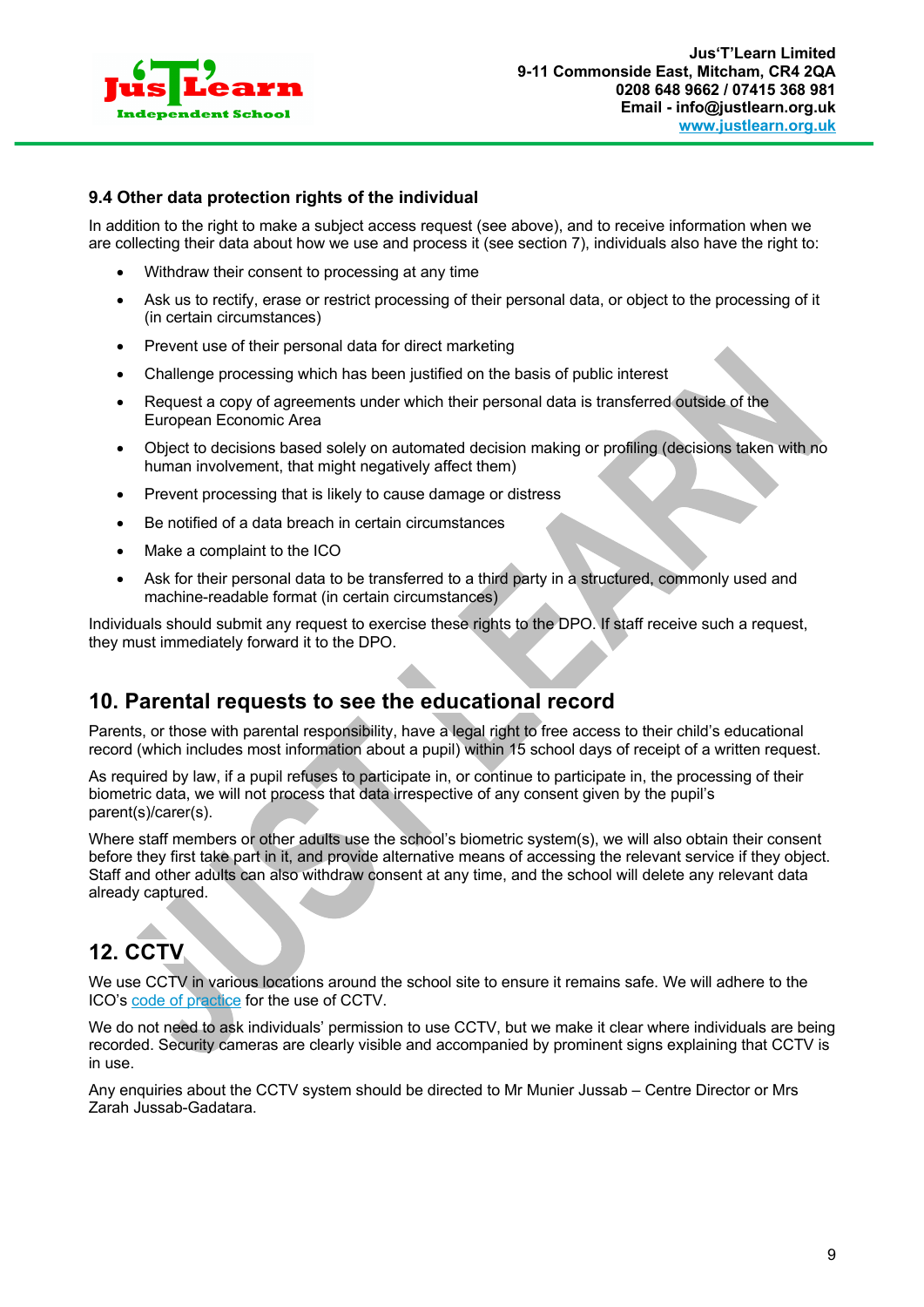

### **13. Photographs and videos**

As part of our school activities, we may take photographs and record images of individuals within our school.

We will obtain written consent from parents/carers, or pupils aged 18 and over, for photographs and videos to be taken of pupils for communication, marketing and promotional materials.

Where we need parental consent, we will clearly explain how the photograph and/or video will be used to both the parent/carer and pupil. Where we don't need parental consent, we will clearly explain to the pupil how the photograph and/or video will be used.

Uses may include:

- Within school on notice boards and in school magazines, brochures, newsletters, etc.
- Outside of school by external agencies such as the school photographer, newspapers, campaigns
- Online on our school website or social media pages

Consent can be refused or withdrawn at any time. If consent is withdrawn, we will delete the photograph or video and not distribute it further.

When using photographs and videos in this way we will not accompany them with any other personal information about the child, to ensure they cannot be identified.

See our child protection and safeguarding policy for more information on our use of photographs and videos.

## **14. Data protection by design and default**

We will put measures in place to show that we have integrated data protection into all of our data processing activities, including:

- Appointing a suitably qualified DPO, and ensuring they have the necessary resources to fulfil their duties and maintain their expert knowledge
- Only processing personal data that is necessary for each specific purpose of processing, and always in line with the data protection principles set out in relevant data protection law (see section 6)
- Completing privacy impact assessments where the school's processing of personal data presents a high risk to rights and freedoms of individuals, and when introducing new technologies (the DPO will advise on this process)
- Integrating data protection into internal documents including this policy, any related policies and privacy notices
- Regularly training members of staff on data protection law, this policy, any related policies and any other data protection matters; we will also keep a record of attendance
- Regularly conducting reviews and audits to test our privacy measures and make sure we are compliant
- Maintaining records of our processing activities, including:
	- For the benefit of data subjects, making available the name and contact details of our school and DPO and all information we are required to share about how we use and process their personal data (via our privacy notices)
	- $\circ$  For all personal data that we hold, maintaining an internal record of the type of data, data subject, how and why we are using the data, any third-party recipients, how and why we are storing the data, retention periods and how we are keeping the data secure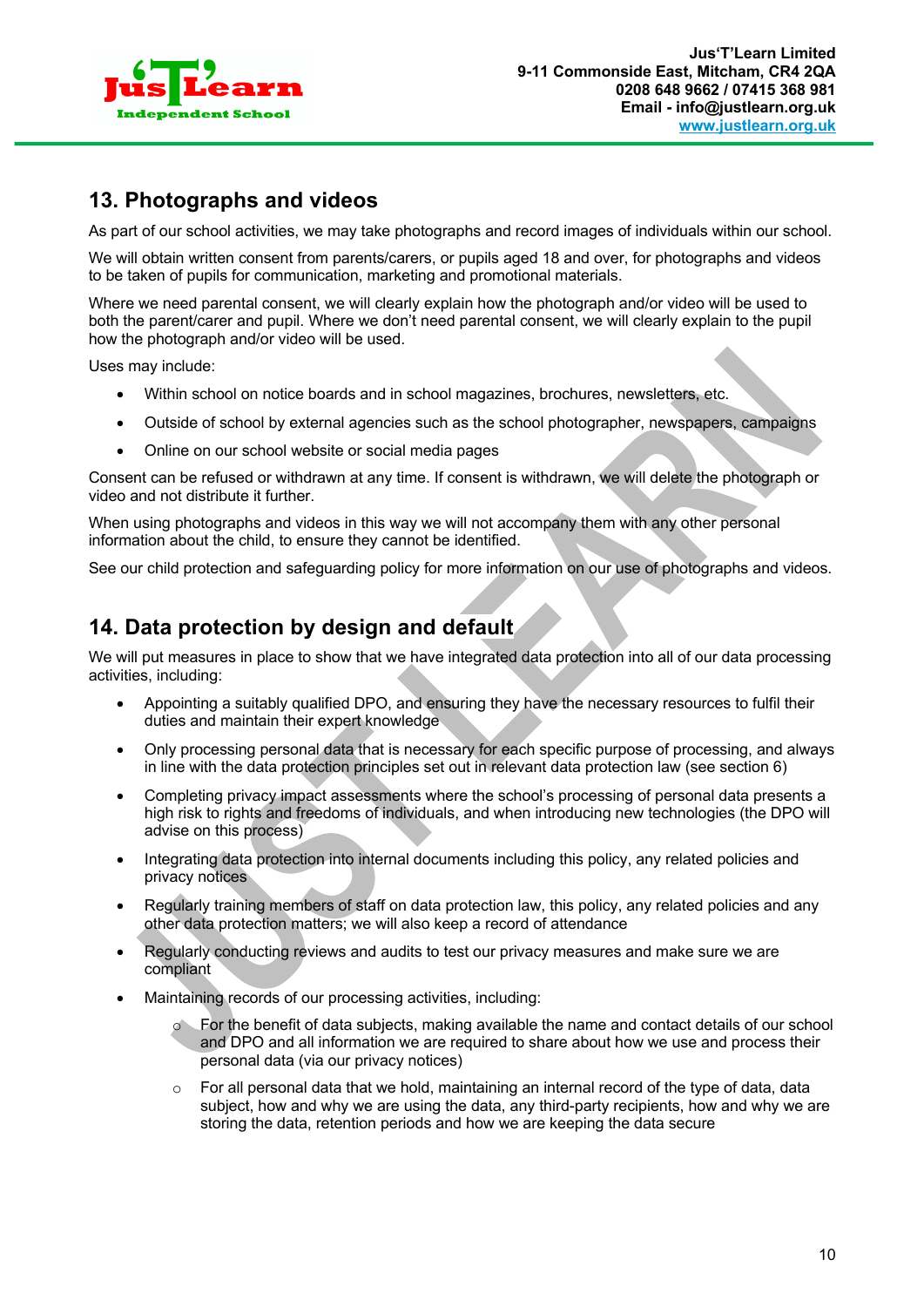

## **15. Data security and storage of records**

We will protect personal data and keep it safe from unauthorised or unlawful access, alteration, processing or disclosure, and against accidental or unlawful loss, destruction or damage.

In particular:

- Paper-based records and portable electronic devices, such as laptops and hard drives that contain personal data are kept under lock and key when not in use
- Papers containing confidential personal data must not be left on office and classroom desks, on staffroom tables, pinned to notice/display boards, or left anywhere else where there is general access
- Where personal information needs to be taken off site, staff must sign it in and out from the school office
- Passwords that are at least 8 characters long containing letters and numbers are used to access school computers, laptops and other electronic devices. Staff and pupils are reminded to change their passwords at regular intervals
- Encryption software is used to protect all portable devices and removable media, such as laptops and USB devices
- Staff, pupils or board of trustees who store personal information on their personal devices are expected to follow the same security procedures as for school-owned equipment (see our online safety policy/ICT policy.
- Where we need to share personal data with a third party, we carry out due diligence and take reasonable steps to ensure it is stored securely and adequately protected (see section 8)

# **16. Disposal of records**

Personal data that is no longer needed will be disposed of securely. Personal data that has become inaccurate or out of date will also be disposed of securely, where we cannot or do not need to rectify or update it.

For example, we will shred or incinerate paper-based records, and overwrite or delete electronic files. We may also use a third party to safely dispose of records on the school's behalf. If we do so, we will require the third party to provide sufficient guarantees that it complies with data protection law.

# **17. Personal data breaches**

The school will make all reasonable endeavours to ensure that there are no personal data breaches.

In the unlikely event of a suspected data breach, we will follow the procedure set out in appendix 1.

When appropriate, we will report the data breach to the ICO within 72 hours. Such breaches in a school context may include, but are not limited to:

- A non-anonymised dataset being published on the school website which shows the exam results of pupils eligible for the pupil premium
- Safeguarding information being made available to an unauthorised person
- The theft of a school laptop containing non-encrypted personal data about pupils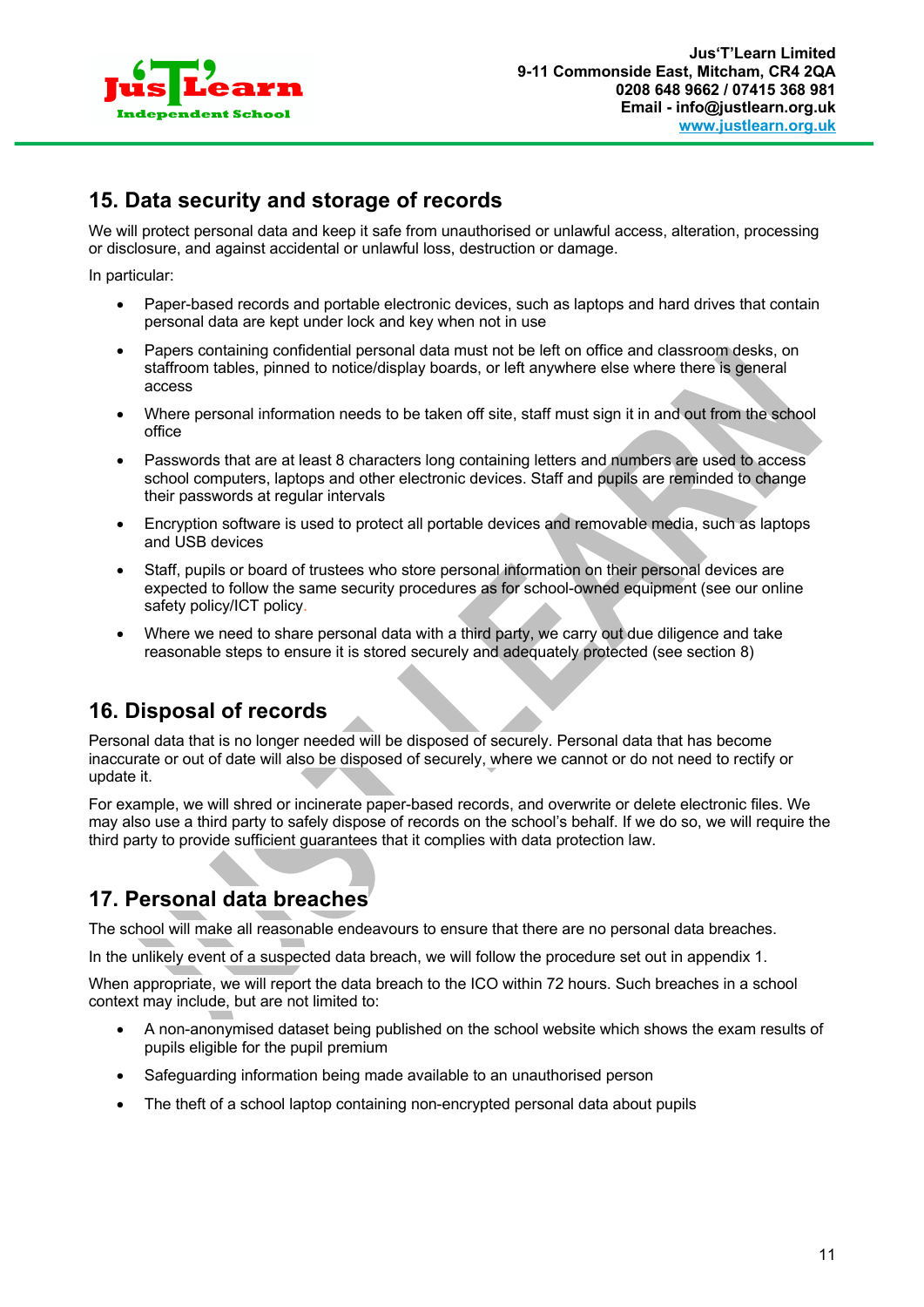

# **18. Training**

All staff and governors are provided with data protection training as part of their induction process.

Data protection will also form part of continuing professional development, where changes to legislation, guidance or the school's processes make it necessary.

# **19. Monitoring arrangements**

The DPO is responsible for monitoring and reviewing this policy.

This policy will be reviewed and updated if necessary when the Data Protection Bill receives royal assent and becomes law (as the Data Protection Act 2018) – if any changes are made to the bill that affect our school's practice. Otherwise, or from then on, this policy will be reviewed **every year** and shared with the full board of trustees.

# **20. Links with other policies**

This data protection policy is linked to our:

- Freedom of information publication scheme
- **Internet Safety Policy**
- Safeguarding Policy

# **Appendix 1: Personal data breach procedure**

This procedure is based on guidance on personal data breaches produced by the ICO.

- On finding or causing a breach, or potential breach, the staff member or data processor must immediately notify the DPO
- The DPO will investigate the report, and determine whether a breach has occurred. To decide, the DPO will consider whether personal data has been accidentally or unlawfully:
	- $\sim$  Lost
	- o Stolen
	- o Destroyed
	- o Altered
	- o Disclosed or made available where it should not have been
		- Made available to unauthorised people
- The DPO will alert the headteacher and the chair of governors
- The DPO will make all reasonable efforts to contain and minimise the impact of the breach, assisted by relevant staff members or data processors where necessary. (Actions relevant to specific data types are set out at the end of this procedure)
- The DPO will assess the potential consequences, based on how serious they are, and how likely they are to happen
- The DPO will work out whether the breach must be reported to the ICO. This must be judged on a case-by-case basis. To decide, the DPO will consider whether the breach is likely to negatively affect people's rights and freedoms, and cause them any physical, material or non-material damage (e.g. emotional distress), including through: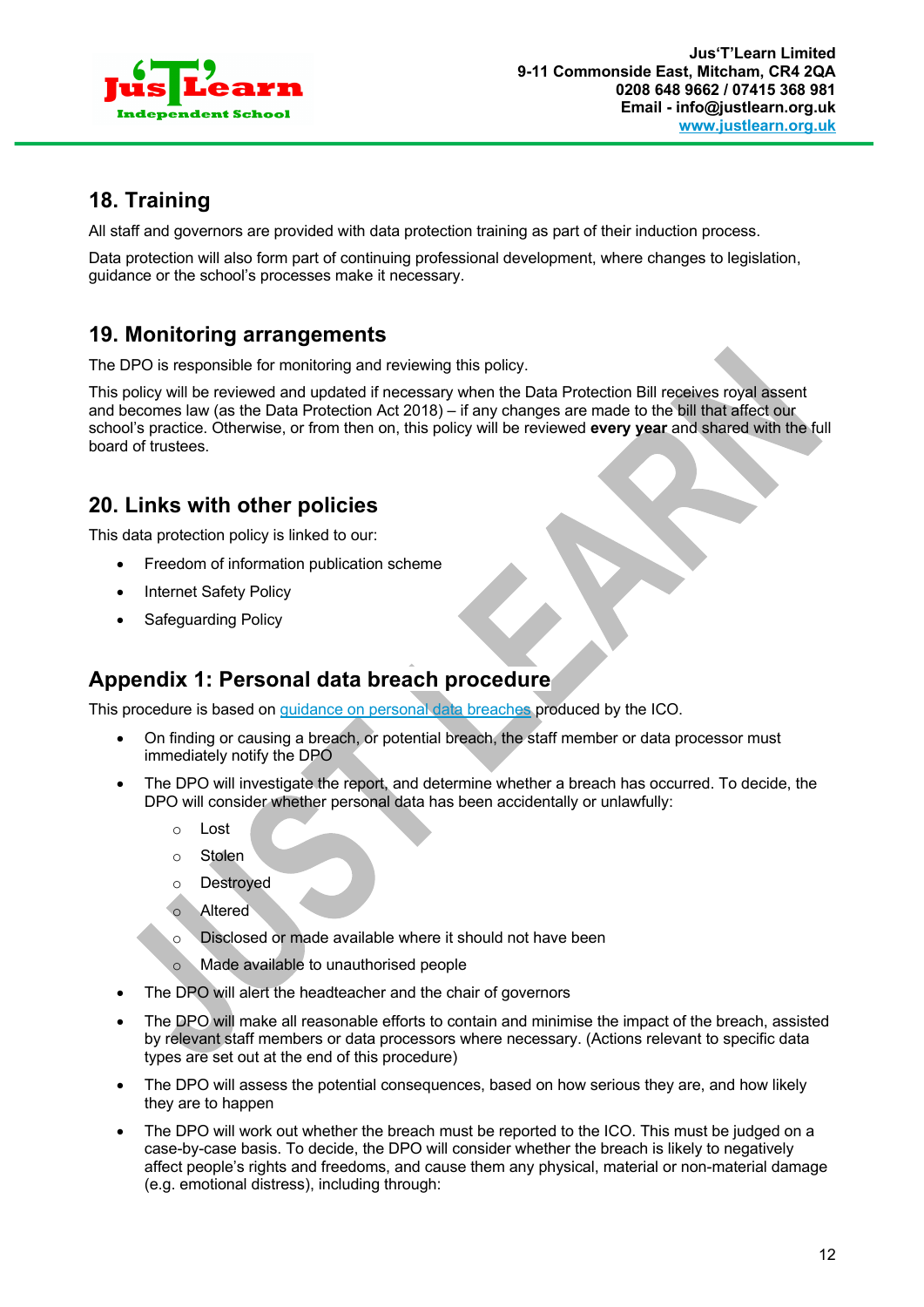

- o Loss of control over their data
- o Discrimination
- o Identify theft or fraud
- o Financial loss
- o Unauthorised reversal of pseudonymisation (for example, key-coding)
- o Damage to reputation
- o Loss of confidentiality
- $\circ$  Any other significant economic or social disadvantage to the individual(s) concerned

If it's likely that there will be a risk to people's rights and freedoms, the DPO must notify the ICO.

- The DPO will document the decision (either way), in case it is challenged at a later date by the ICO or an individual affected by the breach. Documented decisions are stored in our school computer system.
- Where the ICO must be notified, the DPO will do this via the 'report a breach' page of the ICO website within 72 hours. As required, the DPO will set out:
	- o A description of the nature of the personal data breach including, where possible:
		- The categories and approximate number of individuals concerned
		- The categories and approximate number of personal data records concerned
	- o The name and contact details of the DPO
	- o A description of the likely consequences of the personal data breach
	- o A description of the measures that have been, or will be taken, to deal with the breach and mitigate any possible adverse effects on the individual(s) concerned
- If all the above details are not vet known, the DPO will report as much as they can within 72 hours. The report will explain that there is a delay, the reasons why, and when the DPO expects to have further information. The DPO will submit the remaining information as soon as possible
- The DPO will also assess the risk to individuals, again based on the severity and likelihood of potential or actual impact. If the risk is high, the DPO will promptly inform, in writing, all individuals whose personal data has been breached. This notification will set out:
	- o The name and contact details of the DPO
	- o A description of the likely consequences of the personal data breach
		- A description of the measures that have been, or will be, taken to deal with the data breach and mitigate any possible adverse effects on the individual(s) concerned
- The DPO will notify any relevant third parties who can help mitigate the loss to individuals for example, the police, insurers, banks or credit card companies
- The DPO will document each breach, irrespective of whether it is reported to the ICO. For each breach, this record will include the:
	- o Facts and cause
	- o Effects
	- Action taken to contain it and ensure it does not happen again (such as establishing more robust processes or providing further training for individuals)

Records of all breaches will be stored in our school's computer system. The DPO and head of school will meet to review what happened and how it can be stopped from happening again. This meeting will happen as soon as reasonably possible